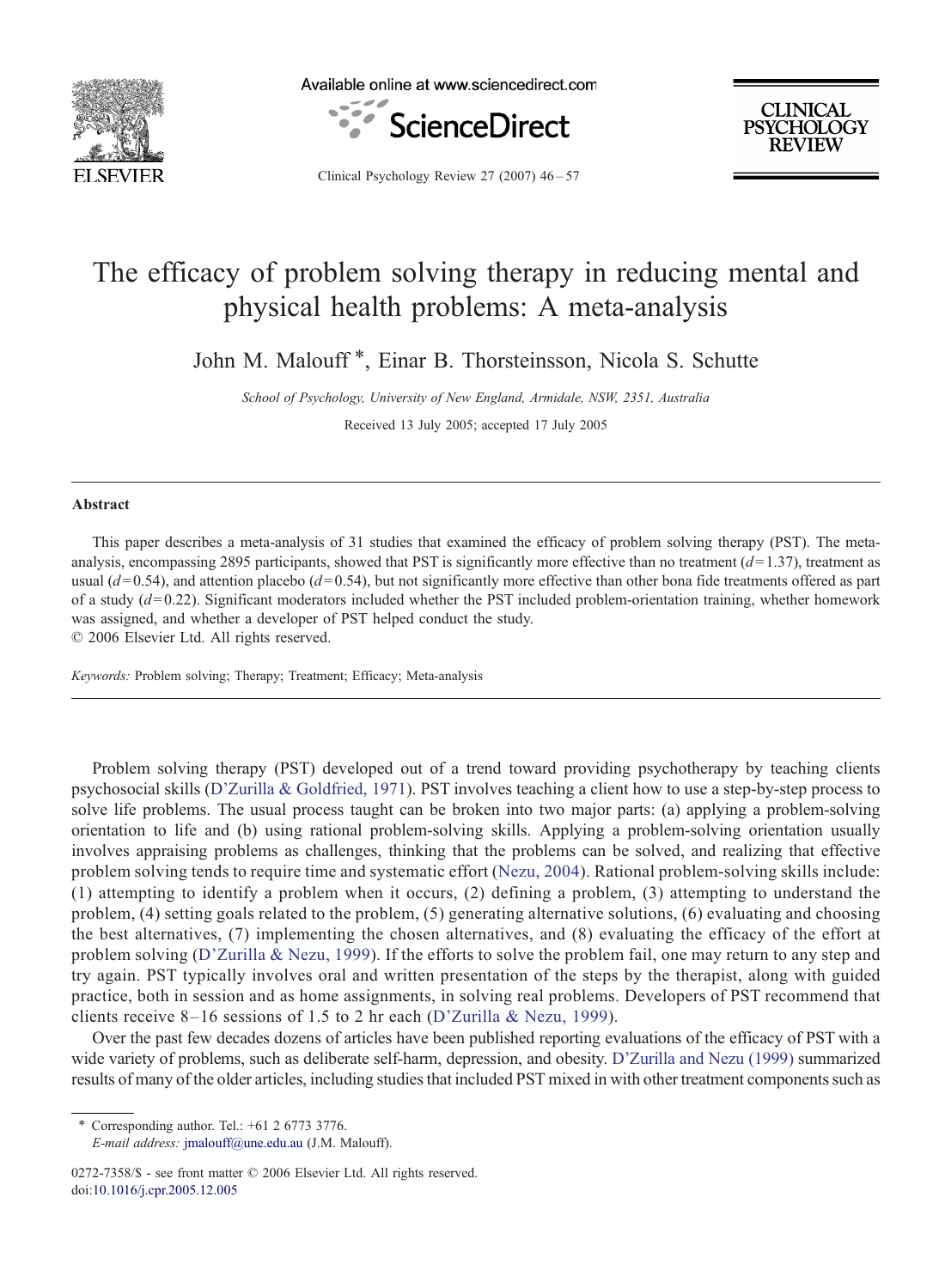interpersonal skills training. D'Zurilla and Nezu concluded that the studies overall showed that PSTwas effective. A metaanalysis that included four studies of the efficacy of PST for preventing repetition of deliberate self-harm found only a non-significant trend for the effects of PST [\(Hawton et al., 1998](#page-10-0)). A meta-analysis by [Townsend et al. \(2001\)](#page-11-0) evaluated efficacy of PST for hopelessness, depression, and problem resolution in deliberate self-harm clients. This analysis included the same four studies as in the prior meta-analysis plus another two studies. The comparison treatment was in most cases treatment as usual. Results showed that PST was more effective with regard to hopelessness, depression, and problem resolution than the comparison treatment. The two meta-analyses produced interesting results but with some important limitations: the analyses (a) reviewed only treatment for individuals who had engaged in intentional self-harm, (b) included only a small number of studies; and (c) showed different results with different types of outcome variables.

The mixed findings of prior meta-analyses suggest that there may be moderators of the efficacy of PST. For instance, in a very large and important meta-analysis, [Wampold et al. \(1997\)](#page-11-0) found that various types of mental health treatment had sizeable but equivalent effect sizes, so one might wonder whether the effect of PST is moderated by the comparison group, with PST more effective than no treatment but no more effective than another bona fide treatment.

A study by [Nezu and Perri \(1989\)](#page-10-0) showed that, as a group, depressed individuals who received the full PST, including problem-orientation training, experienced significantly greater decreases in depression than depressed individuals who received PST without problem-orientation training. [Nezu \(2004\)](#page-10-0) commented later that the lack of problem orientation training might explain why some treatments described as PST are not effective. Presence or absence of problem orientation training as part of PST would therefore be worth examining as a moderator of effect size in a meta-analysis.

[Burke, Arkowitz, and Menchola \(2003\)](#page-9-0) found that treatment studies of motivational interviewing had a greater effect size if they were done by a developer of the treatment method. Hence, one might wonder whether efficacy studies of PST would show larger effect sizes if done by a developer of PST. One might also think that more hours of PST would lead to larger effects, although studies of psychotherapy in general do not show an effect for number of hours of treatment ([Bennett](#page-9-0) [& Gibbons, 2000; Dobson, 1989; Feske & Chambless, 1995; Koss & Shiang, 1994\)](#page-9-0). Giving PSTclients home assignments might also affect treatment outcomes. A meta-analysis of home assignments in psychotherapy in general concluded that giving home assignments led to greater treatment effects [\(Kazantzis, Deane, & Ronan, 2000\)](#page-10-0). Although no reason exists for PST to have greater effects with one gender than another or with young people versus adults, such a difference is possible and this information is common in research reports, so examination of these two variables seems warranted. Another variable of similar appeal and availability of information is whether the research participants were individuals seeking psychotherapy or recruited into psychotherapy for the study. The more important group for generalization would seem to be those who are seeking help on their own; very few people will ever be recruited into psychotherapy as part of a study. It is possible that PST works better for some types of problems than others; for instance, obesity problems tend to be resistant to substantial long-term improvement from any type of psychological treatment ([Norris et al., 2004](#page-10-0)). It is also possible that individual PST differs in effect size from group PST, although psychotherapy in general seems to have similar outcomes with either format ([McRoberts, Burlingame, and Hoag, 1998](#page-10-0)).

It is possible that subjective outcomes (e.g., self-report of depression) differ in effect size from more objective outcomes (e.g., interviewer ratings), so evaluating type of outcome as a moderator, such as [Leichsenring and Leibing](#page-10-0) [\(2003\)](#page-10-0) did in a meta-analysis, makes sense. Further, the effects of PST may fade out over time, as appears to happen with some psychological treatments of some disorders [\(Spiegler & Guevremont, 2003](#page-11-0)), although psychotherapy studies usually find no overall association between effect size and length of followup [\(Lambert & Bergin, 1994](#page-10-0)). Still, checking for an association between length of followup and treatment effect size seems wise.

#### 1. Purpose of the present meta-analysis

The present paper reports the first meta-analysis of the efficacy of PST across all types of mental or physical health problems. The meta-analysis had as its objectives to evaluate (1) whether PST is more effective in helping individuals overcome health problems than no treatment, treatment as usual, attention–placebo treatment, and another bona fide treatment presented specifically as part of a study; (2) whether PST that includes problem-orientation training is more effective than PST without this element; (3) whether more hours of PST are associated with greater effects; (4) whether including home assignments in PST is associated with greater effects; (5) whether studies that involve one of the developers of PST show greater effects; (6) whether individual and group PST differ in efficacy; (7) whether effect size varies with gender; (8) whether effect size differs for children and adults; (9) whether the effect size varies with whether the participants are identified prior to the study as having a clinical problem or are recruited from the public; (10)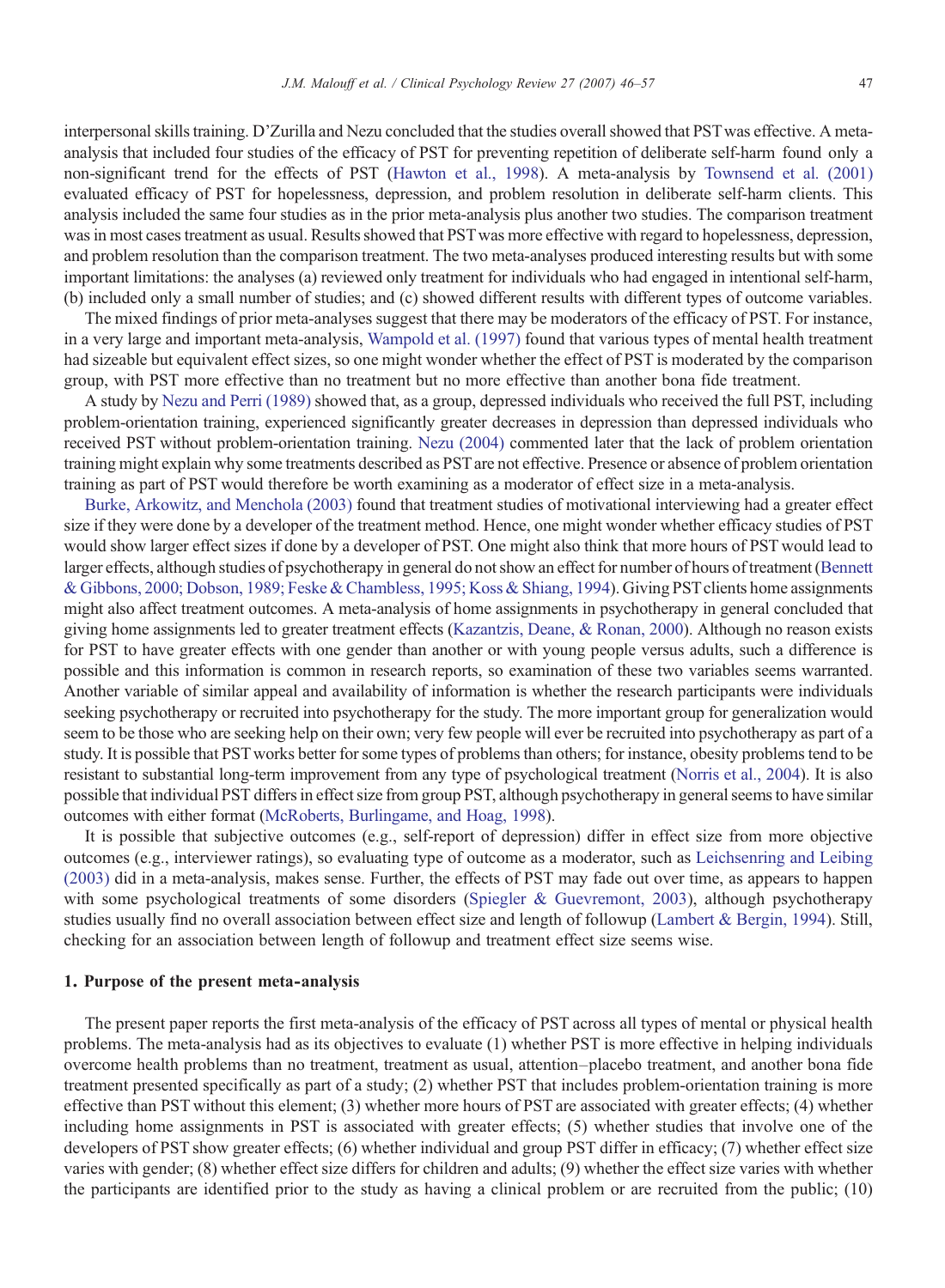<span id="page-2-0"></span>

| Table 1 |
|---------|
|---------|

## Summary statistics for analysis  $(N_d=39)$

| Analysis                           | N   | Problem treated                           | Depression<br>related | <b>PST</b><br>developer | Adult            | Clinical<br>problem | Format       | Hours of<br>treatment | Home<br>work   | Comparison type             | $\overline{d}$ |          | $CI_{-95\%}$ $CI_{+95\%}$ |
|------------------------------------|-----|-------------------------------------------|-----------------------|-------------------------|------------------|---------------------|--------------|-----------------------|----------------|-----------------------------|----------------|----------|---------------------------|
| Alexopoulos et al.<br>(2003)       | 25  | Depression and executive<br>dysfunction   | Yes                   | No                      | Yes              | N <sub>o</sub>      | Individual   | na                    | No             | Attention/placebo           | 0.963          | 0.130    | 1.790                     |
| Arean et al. (1993)                | 47  | Unipolar depression                       | Yes                   | Yes                     | Yes              | No                  | Group        | 18                    | No             | <b>BFTx</b> reminiscence    | 0.493          | $-0.100$ | 1.080                     |
| *Arean et al. (1993)               | 39  | Unipolar depression                       | Yes                   | Yes                     | Yes              | N <sub>0</sub>      | Group        | 18                    | No             | Waiting list or no Tx       | 1.776          | 1.030    | 2.520                     |
| Azrin et al. (2001)                | 56  | Conduct disorder/<br>substance dependency | N <sub>0</sub>        | N <sub>0</sub>          | N <sub>0</sub>   | No                  | Individual   | 19                    | No             | BFTx family behav           | 0.141          | $-0.380$ | 0.670                     |
| Barrett et al. (2001)              | 129 | Dysthymia in adults                       | Yes                   | N <sub>0</sub>          | Yes              | N <sub>o</sub>      | Individual   | $\overline{4}$        | N <sub>0</sub> | BFT <sub>x</sub> paroxetine | 0.093          | $-0.250$ | 0.440                     |
| *Barrett et al. $(2001)$           | 132 | Dysthymia in adults                       | Yes                   | No                      | Yes              | N <sub>o</sub>      | Individual   | $\overline{4}$        | No             | Attention/placebo           | 0.058          | $-0.280$ | 0.400                     |
| <b>Bennun</b> (1986)               | 20  | <b>Outpatient families</b>                | na                    | No                      | Family           | Yes                 | Family       | na                    | No             | BFTx Milan approach         | $-1.876$       | $-2.930$ | $-0.820$                  |
| <b>Biggam and Power</b><br>(2002)  | 46  | Vulnerable prisoners                      | No                    | No                      | Yes              | No                  | Group        | 8                     | N <sub>o</sub> | Tx as usual                 | 0.734          | 0.140    | 1.330                     |
| <b>Black and Scherba</b><br>(1983) | 14  | Obesity                                   | No                    | N <sub>0</sub>          | Yes              | N <sub>0</sub>      | Group        | 18                    | Yes            | <b>BFTx</b> behav           | 1.633          | 0.420    | 2.840                     |
| Carey et al. (1990)                | 22  | Mental illness and<br>chemical abuse      | na                    | No                      | Yes              | Yes                 | Group        | 6                     | No             | Tx as usual                 | 0.485          | $-0.370$ | 1.340                     |
| Catalan et al. (1991)              | 47  | <b>Emotional disorders</b>                | na                    | No                      | Yes              | Yes                 | na           | na                    | No             | Tx as usual                 | 0.807          | 0.210    | 1.400                     |
| Chaney et al. (1978)               | 39  | Alcoholism                                | No                    | No                      | Yes              | Yes                 | Group        | 12                    | No             | Tx as usual                 | 0.468          | $-0.190$ | 1.130                     |
| Coche and Flick<br>(1975)          | 81  | Psychiatric inpatients                    | na                    | No                      | Yes              | Yes                 | Group        | 8                     | No             | Tx as usual                 | 0.487          | 0.040    | 0.930                     |
| Coche et al. (1984)                | 41  | Psychiatric inpatients                    | na                    | No                      | Yes              | Yes                 | Group        | 12                    | No             | <b>BFTx</b> interactional   | 0.222          | $-0.400$ | 0.850                     |
| Dowrick et al. (2000)              | 172 | Unipolar depression                       | Yes                   | N <sub>0</sub>          | Yes              | No                  | Individual   | $\overline{4}$        | N <sub>0</sub> | BFTx cog-behav education    | 0.178          | $-0.120$ | 0.480                     |
| *Dowrick et al.<br>(2000)          | 171 | Unipolar depression                       | Yes                   | N <sub>0</sub>          | Yes              | N <sub>o</sub>      | Individual   | $\overline{4}$        | No             | Waiting list or no Tx       | 0.017          | $-0.280$ | 0.320                     |
| Epstein et al. (2000)              | 34  | Child obesity                             | N <sub>0</sub>        | N <sub>0</sub>          | No               | No                  | Group        | na                    | Yes            | BFTx family behav           | $-0.612$       | $-1.300$ | 0.080                     |
| Lerner and Clum<br>(1990)          | 18  | Suicidal ideation                         | na                    | N <sub>0</sub>          | Yes              | N <sub>0</sub>      | Group        | 15                    | Yes            | BFTx support/education      | 1.025          | 0.040    | 2.010                     |
| Malouff et al. (1988)              | 28  | Divorce dysphoria                         | Yes                   | N <sub>0</sub>          | Yes              | No                  | Group        | 6                     | Yes            | BFTx rational emotive       | $-0.069$       | $-0.810$ | 0.670                     |
| *Malouff et al.<br>(1988)          | 29  | Divorce dysphoria                         | Yes                   | No                      | Yes              | N <sub>0</sub>      | Group        | 6                     | Yes            | Waiting list or no Tx       | 1.365          | 0.560    | 2.170                     |
| McLeavey et al.<br>(1994)          | 33  | Self-poisoning                            | na                    | N <sub>0</sub>          | Yes <sup>a</sup> | Yes                 | Individual 5 |                       | No             | Attention/placebo           | 0.655          | $-0.050$ | 1.360                     |
| #Mynors-Wallis<br>et al. (2000)    | 226 | Unipolar depression                       | Yes                   | N <sub>0</sub>          | Yes              | No                  | Individual   | $\overline{4}$        | N <sub>0</sub> | BFTx fluvoxamine            | 0.151          | $-0.110$ | 0.410                     |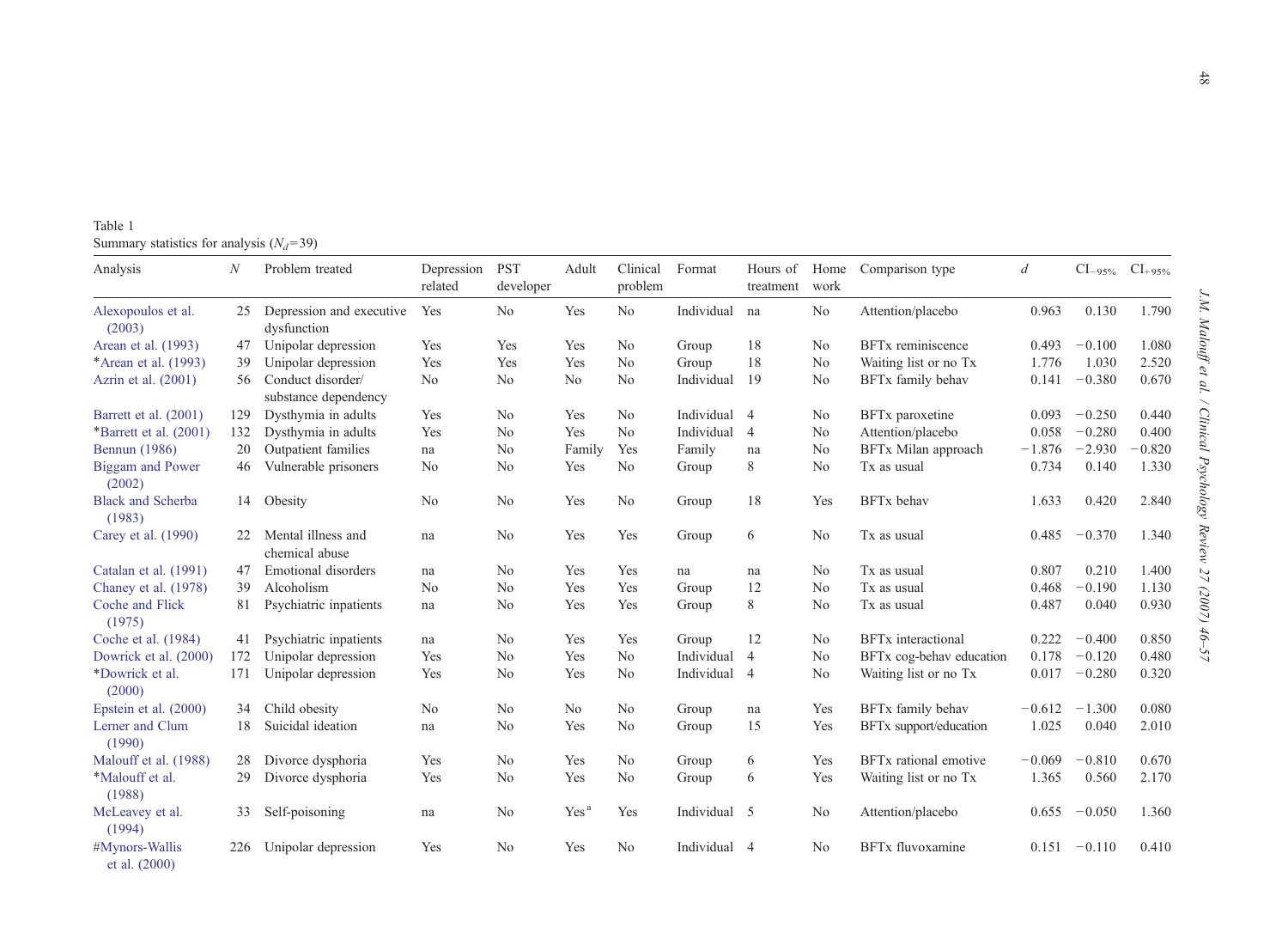| Mynors-Wallis<br>et al. (1995)  | 56  | Unipolar depression                  | Yes            | N <sub>0</sub> | Yes              | Yes            | Individual 4 |                | No             | BFTx amitriptyline                       | 0.234    | $-0.290$ | 0.760    |
|---------------------------------|-----|--------------------------------------|----------------|----------------|------------------|----------------|--------------|----------------|----------------|------------------------------------------|----------|----------|----------|
| *Mynors-Wallis<br>et al. (1995) | 55  | Unipolar depression                  | Yes            | N <sub>0</sub> | Yes              | Yes            | Individual 4 |                | No             | Attention/placebo                        | 0.864    | 0.310    | 1.420    |
| Mynors-Wallis<br>et al. (1997)  | 58  | Emotional disorders                  | na             | No             | Yes              | Yes            | Individual 3 |                | N <sub>0</sub> | Tx as usual                              | $-0.136$ | $-0.650$ | 0.380    |
| Nezu (1986)                     | 18  | Unipolar depression                  | Yes            | Yes            | Yes              | N <sub>0</sub> | Group        | 14             | Yes            | Attention/placebo                        | 4.056    | 2.440    | 5.680    |
| Nezu and Perri<br>(1989)        | 25  | Unipolar depression                  | Yes            | Yes            | Yes              | N <sub>0</sub> | Group        | 18             | Yes            | Waiting list or no Tx                    | 2.392    | 1.360    | 3.420    |
| Nezu et al. (2003)              | 89  | Distressed cancer patients           | na             | Yes            | Yes              | N <sub>0</sub> | Individual   | 15             | Yes            | Waiting list or no Tx                    | 2.747    | 2.170    | 3.330    |
| Perri et al. (2001)             | 43  | Obesity                              | N <sub>0</sub> | No             | Yes              | N <sub>0</sub> | Group        | 52             | No             | <b>BFTx</b> behave                       | 0.636    | 0.020    | 1.250    |
| *Perri et al. $(2001)$          | 38  | Obesity                              | N <sub>0</sub> | N <sub>0</sub> | Yes              | N <sub>0</sub> | Group        | 52             | N <sub>0</sub> | Waiting list or no Tx                    | 0.886    | 0.210    | 1.570    |
| Pfiffner et al. (1990)          | 9   | Externalizing                        | N <sub>0</sub> | No             | Family           | Yes            | Individual   | $\overline{4}$ | Yes            | BFTx behav parent<br>management training | 1.670    | 0.150    | 3.190    |
| Sahler et al. (2002)            | 92  | Mother of child<br>with cancer       | na             | No             | Yes              | N <sub>0</sub> | Individual 8 |                | Yes            | Tx as usual                              | 0.400    | $-0.010$ | 0.810    |
| Salkovski et al.<br>(1990)      | 20  | Suicide attempt                      | na             | N <sub>0</sub> | Yes              | Yes            | Individual 5 |                | Yes            | Tx as usual                              | 1.395    | 0.400    | 2.390    |
| Schwartz et al. (1998)          | 341 | Relative of breast<br>cancer patient | na             | No             | Yes              | No             | Individual 2 |                | Yes            | Attention/placebo                        | 0.031    | $-0.180$ | 0.250    |
| Spaccarelli et al.<br>(1992)    | 37  | Child behavior                       | N <sub>0</sub> | No             | Yes <sup>b</sup> | No             | Group        | 6              | N <sub>0</sub> | <b>BFTx</b> behave                       | 0.473    | $-0.190$ | 1.130    |
| *Spaccarelli<br>et al. (1992)   | 38  | Child behavior                       | N <sub>0</sub> | N <sub>0</sub> | Yes <sup>b</sup> | N <sub>0</sub> | Group        | 6              | N <sub>0</sub> | Waiting list or no Tx                    | 1.050    | 0.370    | 1.730    |
| van den Hout et al.<br>(2003)   |     | 76 Low back pain                     | No             | No             | Yes              | Yes            | Group        | 15             | Yes            | Attention/placebo                        | 0.631    | 0.170    | 1.090    |
| Williams et al. (2000)          | 219 | Dysthymia in elders                  | Yes            | N <sub>0</sub> | Yes              | N <sub>0</sub> | Individual   | $\overline{4}$ | No             | BFT <sub>x</sub> paroxetine              | 0.122    | $-0.140$ | 0.390    |
| *Williams et al.<br>(2000)      | 232 | Dysthymia in elders                  | Yes            | No             | Yes              | No             | Individual   | $\overline{4}$ | No             | Attention/placebo                        | $-0.270$ | $-0.530$ | $-0.010$ |

Note. PST Developer = problem solving therapy (PST) developer one of the researchers; Clinical problem = whether the participants had been identified before the study as having a clinical problem;  $na = information not available; BFTx = bona fide treatment; Tx = treatment.$ 

⁎Denotes <sup>a</sup> second analysis in <sup>a</sup> single study, this one comparing problem solving with <sup>a</sup> waiting list or attention–placebo. In order to eliminate any sample bias caused by using more than one analysis (effect size) per sample per study (Lipsey & [Wilson,](#page-10-0) 2001) these second analyses were excluded from any meta-analysis that did not include comparison type as <sup>a</sup> variable.

#Using problem solving therapy by GPs versus medication alone.

<sup>a</sup> Included also teens.

<sup>b</sup> Parents to help child behavior.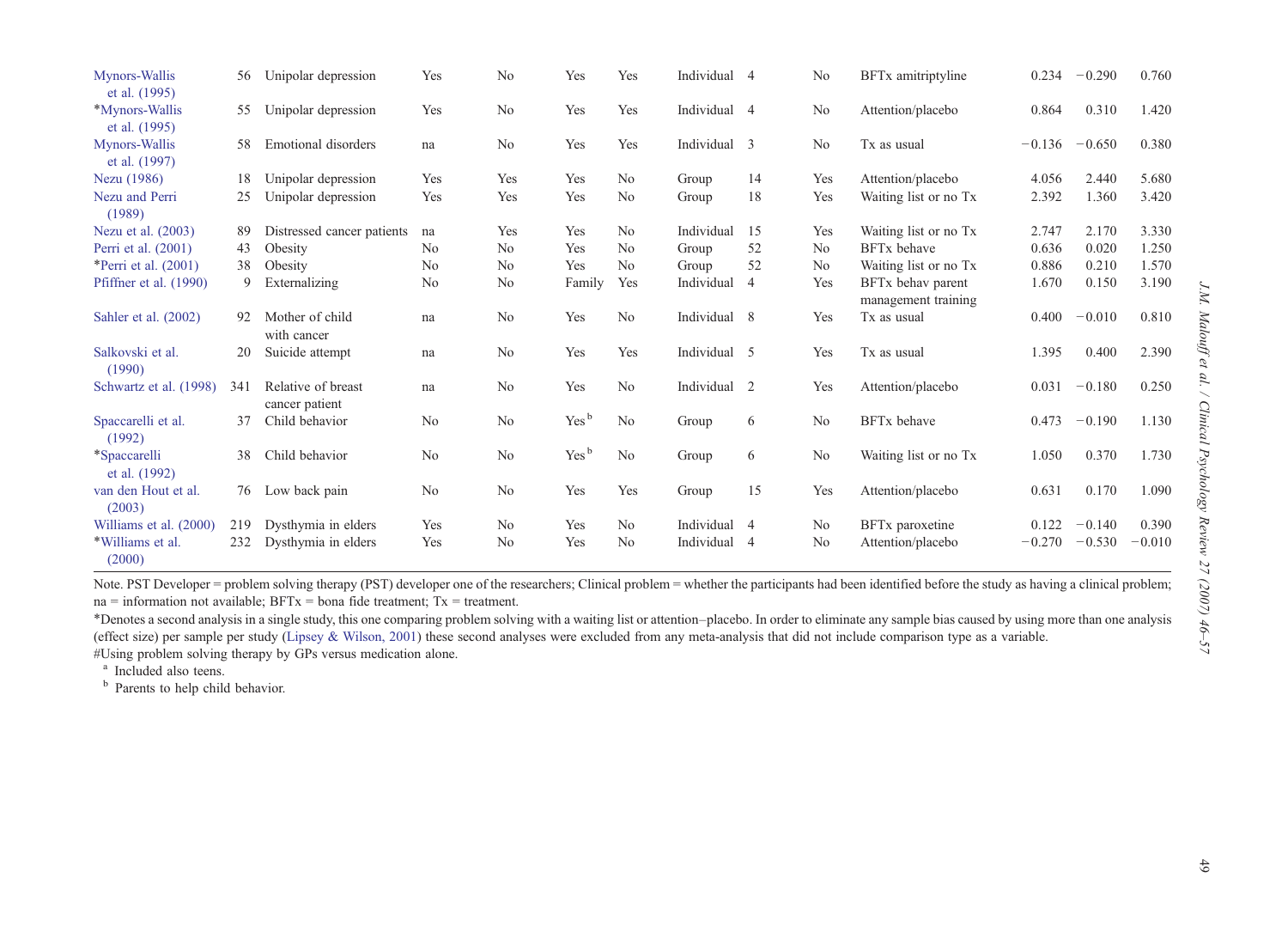whether the effect size varies with the type of mental or physical health problem; (11) whether PST has greater effects on self-report outcome measures than on objective outcome measures; and (12) whether the effects of PST diminish with increased follow-up time.

## 2. Method

### 2.1. Literature search

The PsycINFO and PubMed databases were searched using the term "problem solving." Relevant articles from this search were then used to obtain additional articles. We also evaluated every treatment study cited in [D'Zurilla and Nezu](#page-9-0) [\(1999\)](#page-9-0) and two meta-analyses of PST for self-harm treatment [\(Hawton et al., 1998; Townsend et al., 2001](#page-10-0)).

#### 2.2. Characteristics of included and excluded studies

To be included, a study had to (a) evaluate PST as a treatment for a mental or physical health problem, (b) use a comparison condition, (c) include random assignment to condition; (d) either describe the problem solving steps that the participants were trained in or state that the PST followed [D'Zurilla and Goldfried \(1971\)](#page-9-0) or [D'Zurilla and Nezu \(1982\)](#page-9-0) or some closely related guidelines; and (e) report statistics essential to meta-analyses, such as the number of participants and the means and standard deviations. When, as in a few cases, some essential bit of statistical information was missing from a study, we attempted to obtain the information from the authors, but in all these cases we were unsuccessful. The metaanalysis included studies that compared PST in addition to another treatment versus just the other treatment.

Eight studies that were considered closely for inclusion in the meta-analysis were excluded because they did not clearly use PST but rather described vaguely a treatment focused on problem solving (e.g., [Gibbons, Butler, Urwin, &](#page-10-0) [Gibbons, 1978](#page-10-0)). Hence, their results may tell us nothing about problem solving therapy. Seven studies (e.g., [Kazdin,](#page-10-0) [Esveldt-Dawson, French, & Unis, 1987\)](#page-10-0) were excluded because they combined problem solving therapy with training in means-end thinking, consequential thinking, and taking the perspective of others as recommended by [Spivack, Platt and](#page-11-0) [Shure \(1976\)](#page-11-0) in their description of interpersonal cognitive PST. Nine studies were excluded because they included in PST distinct, major therapy methods such as assertion training, relaxation training, communication training, systematic reinforcement for improved behavior, and extensive information booklets dealing with a specific problem of interest, such as a home care guide for individuals with cancer (e.g., [Allen et al., 2002; Johnson & Greenberg, 1985\)](#page-9-0). We excluded these studies because it is not possible to determine what contribution, if any, problem solving therapy made to the treatment outcomes. In excluding these studies for this reason, we followed the example of [Moyer, Rounds, and Hannum](#page-10-0) [\(2004\)](#page-10-0), who completed a meta-analysis of a specific therapy and excluded studies that included the specific therapy as part of a "combination treatment" (p. 8). One study was excluded because it had no outcome measure involving a mental or physical health problem ([Intagliata, 1978\)](#page-10-0). Three studies were excluded because they lacked adequate data for the meta-analysis ([DeVellis, Blalock, Hahn, DeVellis, & Hochbaum, 1988; Graves, Meyers, & Clark, 1988; Hussian &](#page-9-0) [Lawrence, 1981\)](#page-9-0).

## 2.3. Coding studies

The studies were coded for the following variables: (1) type of comparison group: no treatment, treatment as usual, attention–placebo treatment, or another bona fide treatment presented specifically as part of a study; (2) whether the study report indicated that the PST used included problem-orientation training; (3) hours of PST; (4) whether home assignments were mentioned as part of the PST; (5) whether one of the developers of PST participated in the study; (6) whether the PST was presented in individual and group format; (7) gender of the participants: male, female, or mixed; (8) whether the participants were children or adults; (9) whether the participants were identified prior to the study as having a clinical problem or were recruited from the public; (10) the type of mental or physical health problem; (11) whether the outcome variables were self-report, objective, or a combination of self-report and objective; (12) length of the follow up; (13) the number of participants in each condition who completed the study; and (14) the key data for outcome measures. Treatment as usual characterizes the treatment individuals in a health care treatment program would have received if there was no study. Attention/placebo characterizes any study with a drug placebo or a psychological intervention intended to serve as an attention/placebo.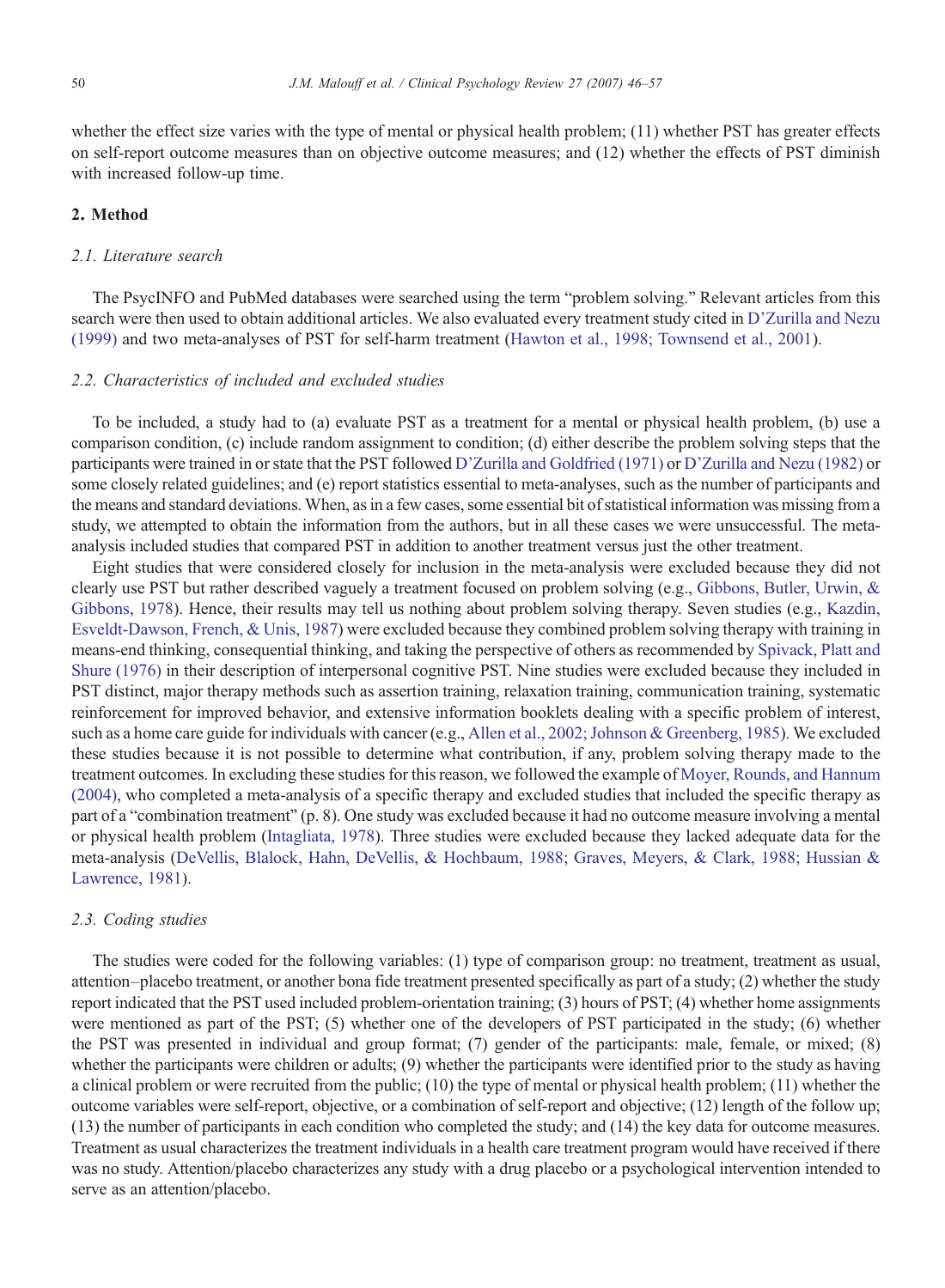<span id="page-5-0"></span>Table 2 Meta-analysis summary statistics employing a mixed effects model (method of moments random effects) analysis

| Source                              | $N_{\text{particinants}}$ | d (CL <sub>95%</sub> , CL <sub>+95%</sub> ) | -SE   |      |         | Homogeneity analysis   | Fail-safe $N^a$ |
|-------------------------------------|---------------------------|---------------------------------------------|-------|------|---------|------------------------|-----------------|
| One analysis per study <sup>o</sup> | 2161                      | 0.54(0.31, 0.77)                            | 0.116 | 4.66 | < 0.001 | $Q(30)=171.06, p<.001$ | 136             |
| All analyses                        | 2895                      | 0.56(0.36, 0.76)                            | 0.102 | 5.48 | < 0.001 | $Q(38)=228.75, p<.001$ | 179             |

Note. A significant Q value indicates that homogeneity should be rejected (i.e., effect sizes are heterogeneous).<br><sup>a</sup> Reports the number of studies with  $d=0.00$  needed to reduce the mean d to the d criterion value (±0.10

#### 2.4. Analysis

Some studies used two different groups of problem solving therapy, e.g., one administered by physicians and one administered by nurses. In such cases we randomly chose one of the two PST groups when the study did not report data for the two problem solving groups combined. In many cases a study included more than one comparison group for instance a behavioral treatment group and a waiting list control group. We completed separate analyses of comparisons of problem solving therapy with (a) a bona fide treatment offered specifically for the study, (b) treatment as usual, (c) attention/placebo treatment, and (d) no treatment or waiting list control. When a study provided outcome results for different periods after completion of treatment we used the longest followup period.

We included as dependent variables only measures of some mental or physical health condition such as depression or body mass index. We did not include self-report measures of problem solving strategies or ability, such as measured by the Problem-Solving Inventory ([Heppner & Peterson, 1982](#page-10-0)), because these are not measures of mental or physical health. In this regard, we followed the model of [Burke et al. \(2003\),](#page-9-0) who completed a meta-analysis of a therapy method called motivational interviewing, and included only measures of "the main behavioral and health outcomes" (p. 845). When two or more outcome variables were mathematically related (e.g., body mass index and weight), we chose the variable that seemed to best represent the desired outcome (e.g., body mass index).

Meta-analytic methods included (a) calculating effect sizes  $(d)$  based on means and standard deviations, between group statistics such as F, or percentages of participants who moved into the normal range (see e.g., [Hedges, 1981, 1982; Lipsey](#page-10-0) [& Wilson, 2001; Wolf, 1986](#page-10-0)); (b) using w, inverse variance weighting [\(Lipsey & Wilson, 2001](#page-10-0)), to compute descriptive and inferential statistics; (c) calculating an average effect size for studies with multiple outcome measures; (d) using the  $Q$ statistic [\(Lipsey & Wilson, 2001](#page-10-0)) to perform homogeneity analyses; and (e) examining effect sizes for univariate outliers using as a criterion  $z = 3.67$ ,  $p = .001$  two-tail, and Normal Q–Q plots and Detrended Normal Q–Q plots, following the recommendations of [Tabachnick and Fidell \(2001\)](#page-11-0). No effect sizes were identified as potential outliers.

#### 3. Results

Table 3

Thirty-one studies, producing 39 effect-size analyses, met all the criteria for the meta-analysis. [Table 1](#page-2-0) describes the studies, which encompassed a total of 2895 participants.

| Moderator analysis for four treatment comparison conditions, mixed effects model (method of moments random effects) analysis ( $N_d$ =39) |                                                       |                                         |       |                              |  |  |  |  |  |
|-------------------------------------------------------------------------------------------------------------------------------------------|-------------------------------------------------------|-----------------------------------------|-------|------------------------------|--|--|--|--|--|
| Source                                                                                                                                    | Waiting list or no treatment                          | Attention-placebo<br>Treatment as usual |       | Other experimental treatment |  |  |  |  |  |
|                                                                                                                                           | Comparison treatment $Q_{between}$ (3)=16.54, p < 001 |                                         |       |                              |  |  |  |  |  |
| d                                                                                                                                         | 1.37                                                  | 0.54                                    | 0.54  | 0.22                         |  |  |  |  |  |
| <b>SE</b>                                                                                                                                 | 0.237                                                 | 0.216                                   | 0.213 | 0.155                        |  |  |  |  |  |
| $CI_{-95\%}$                                                                                                                              | 0.91                                                  | 0.12                                    | 0.12  | $-0.08$                      |  |  |  |  |  |
| $CI_{+95\%}$                                                                                                                              | 1.84                                                  | 0.96                                    | 0.95  | 0.52                         |  |  |  |  |  |
| $\mathbb{Z}$                                                                                                                              | 5.79                                                  | 2.49                                    | 2.51  | 1.42                         |  |  |  |  |  |
| $p_d$                                                                                                                                     | < 0.001                                               | .013                                    | .012  | .155                         |  |  |  |  |  |
| $N_d$                                                                                                                                     |                                                       | 8                                       | 8     | 16                           |  |  |  |  |  |
| $Q_{\text{within}}$                                                                                                                       | 14.68                                                 | 3.12                                    | 17.70 | 17.49                        |  |  |  |  |  |
| $df_{O}$                                                                                                                                  | 6                                                     |                                         |       | 15                           |  |  |  |  |  |

 $p_Q$  .023 .290 .874 .013 .290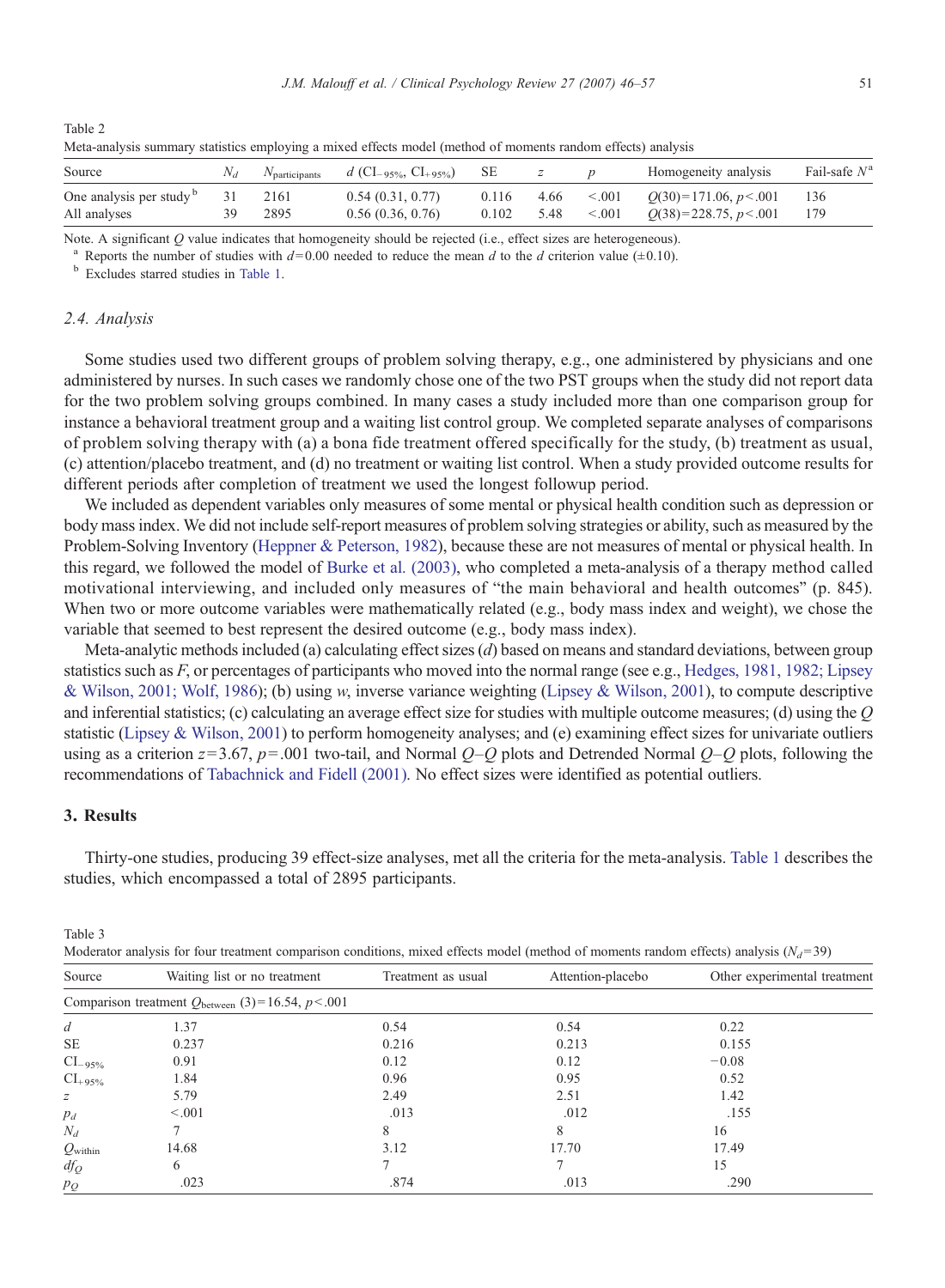| Table 4 |                                                                                     |  |
|---------|-------------------------------------------------------------------------------------|--|
|         | Moderator analysis, mixed effects model (method of moments random effects) analysis |  |

| Source <sup>a</sup>                   | $Q_{between}$ df $p$ |  | d (CL <sub>-95%</sub> , Cl <sub>+95%</sub> ), SE                                       | $Q_{\text{within}}$ df p |    |         | d (CL <sub>95%</sub> , CI <sub>+95%</sub> ), SE $Q_{within}$ df p |                         |                |
|---------------------------------------|----------------------|--|----------------------------------------------------------------------------------------|--------------------------|----|---------|-------------------------------------------------------------------|-------------------------|----------------|
|                                       |                      |  | Not depression related                                                                 |                          |    |         | Depression related                                                |                         |                |
| Depression related                    | 0.01                 |  | $.942 \quad 0.50 \ (0.14, 0.87), \ 0.186$                                              | 9.03                     |    |         | 8 .340 0.49 (0.16, 0.81), 0.164 27.14 9                           |                         | .001           |
|                                       |                      |  | No PST developer as one of the researchers PST developer as one of the researchers     |                          |    |         |                                                                   |                         |                |
| PST developer                         | 29.88                |  | $\leq 0.01$ 0.34 (0.15, 0.53), 0.098                                                   |                          |    |         | 30.85 26 .224 2.03 (1.45, 2.61), 0.294 16.78                      | $\overline{\mathbf{3}}$ | < 0.001        |
|                                       |                      |  | Non-clinical                                                                           |                          |    |         | Clinical                                                          |                         |                |
| Clinical participants                 | 0.94                 |  | $.332 \quad 0.63 \ (0.34, 0.92), \ 0.149$                                              | 39.68                    | 18 |         | $.002$ 0.39 (0.01, 0.77), 0.194 13.74                             | - 11                    | .248           |
|                                       |                      |  | Individual                                                                             |                          |    |         | Group/family                                                      |                         |                |
| Treatment format                      | 0.04                 |  | $.846$ 0.51 (0.18, 0.84), 0.167                                                        | 20.11                    |    | 13 .093 | $0.56(0.22, 0.89), 0.171$ 34.62                                   | - 15                    | .003           |
|                                       |                      |  | No homework                                                                            |                          |    |         | Homework                                                          |                         |                |
| Homework                              | 8.29                 |  | $.004$ 0.30 (0.01, 0.59), 0.146                                                        | 11.62                    | 18 |         | $.866$ 1.02 (0.62, 1.42), 0.204 34.00                             |                         | $11 \le 0.001$ |
|                                       |                      |  | No orientation training                                                                |                          |    |         | Orientation training                                              |                         |                |
| Training in problem orientation 15.26 |                      |  | $\leq$ .001 0.19 ( $-0.06$ , 0.45), 0.131 21.26 16 .169 1.00 (0.69, 1.31), 0.159 31.82 |                          |    |         |                                                                   | - 13                    | .003           |

<sup>a</sup> Excludes starred studies in [Table 1.](#page-2-0)

Overall, PST had a significant effect size, using the best comparison group in each study, with another bona fide treatment the top choice, treatment as usual and attention–placebo treatment next, and then no-treatment (see [Table 2\)](#page-5-0). The homogeneity analysis in [Table 2](#page-5-0) indicates that the meta-analysis effect sizes tended to be heterogeneous, suggesting that random effects models should be employed for analyses ([Lipsey & Wilson, 2001](#page-10-0)). Random effects models produce larger confidence intervals than fixed effects models, leading to more conservative conclusions about significant differences. We therefore used random effects models for all meta-analyses.

With regard to type of comparison group, [Table 3](#page-5-0) shows that PST was significantly more effective than being on a waiting list, treatment as usual, and an attention/placebo comparison group. However, PST was not significantly more effective than a bona fide comparison treatment, although there was a trend in that direction. No one bona fide therapy type was included in enough studies to allow comparison with a single specific type of therapy.

In order to search for moderators of effect size, we examined a number of coded variables to determine whether they were associated with effect size. Two variables, gender of participants and whether the participants were adults or not, had insufficient variability to support a meaningful analysis. Two variables involved continuous data, and their results were as follows. The effect size for number of hours of PST was  $r(25) = .23$ ,  $p = .12$  (one-tailed; a non-significant trend); the effect size for months of followup was  $r(29) = -0.09$ ,  $p = 0.32$  (one-tailed). See Table 4 for the analyses of dichotomous variables and Table 5 for the analysis of type of assessment format, a tripartite variable.

Three variables were significantly associated with effect size: inclusion in PST of training in problem orientation, the statement in the report that PST included home assignments, and the participation in the study of one of the developers of PST (in all cases Arthur Nezu). There was no significant difference in effect size for the other variables examined: (a) individual versus group/family PST, (b) whether the participants had been identified before the study as having a clinical problem or were recruited from the public, (c) whether the problem involved some specific type of

| Source                                                | nouveau analysis for assessment type, inneed cricets model (method of moments fandom cricets) analysis (17) $\rightarrow$ 1)<br>Self-report | Objective | Mixed   |
|-------------------------------------------------------|---------------------------------------------------------------------------------------------------------------------------------------------|-----------|---------|
| Comparison treatment $Q_{between}(2)=2.85$ , $p=.241$ |                                                                                                                                             |           |         |
| $\boldsymbol{d}$                                      | 0.37                                                                                                                                        | 0.45      | 0.83    |
| <b>SE</b>                                             | 0.196                                                                                                                                       | 0.219     | 0.209   |
|                                                       | $-0.01$                                                                                                                                     | 0.02      | 0.42    |
| $CI_{-95\%}$<br>$CI_{+95\%}$                          | 0.75                                                                                                                                        | 0.88      | 1.24    |
| $\boldsymbol{Z}$                                      | 1.88                                                                                                                                        | 2.07      | 3.97    |
| $p_d$                                                 | .060                                                                                                                                        | .039      | < 0.001 |
| $N_d$                                                 | 12                                                                                                                                          | 9         | 10      |
| $Q_{\text{within}}$                                   | 25.23                                                                                                                                       | 5.53      | 19.65   |
| $df_Q$                                                | 11                                                                                                                                          | 8         | 9       |
| $p_{Q}$                                               | .008                                                                                                                                        | .700      | .020    |

Table 5 Moderator analysis for assessment type, mixed effects model (method of moments random effects) analysis  $(N=31)$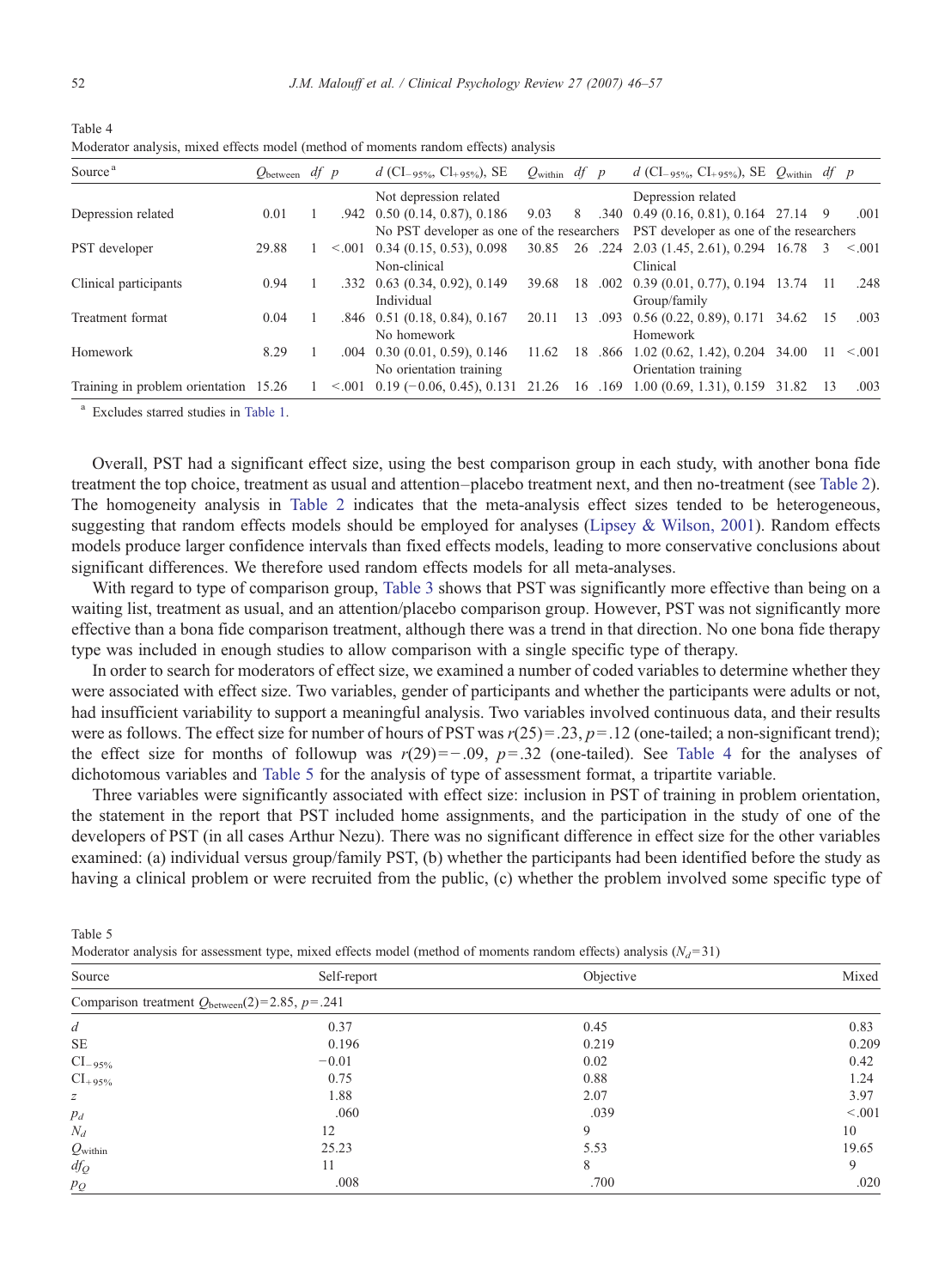| Source                                  |       | SE B  |      |       |         |
|-----------------------------------------|-------|-------|------|-------|---------|
| Constant                                | 0.106 | 0.127 | .000 | 0.837 | .403    |
| Home work                               | 0.342 | 0.201 | .197 | 1.696 | .090    |
| PST developer as one of the researchers | .299  | 0.338 | .478 | 43.84 | < 0.001 |
| Training in problem orientation         | 0.396 | 0.205 | .239 | 1.927 | .054    |

Multiple regression analysis, random intercept, fixed slopes model (method of moments random effects) analysis ( $N_d$ = 31)

Note. This model had a  $d=0.50$ ,  $R^2 = .48$ ,  $Q(3)=38.30$ ,  $p<.001$ ; residual  $Q(27)=41.24$ ,  $p=.039$ .

disorder (only studies of depression-spectrum disorders were numerous enough to compare with other disorders), or (d) assessment format (i.e., self-report, objective or mixed).

In order to assess the relative importance of the three significant moderators, whether home assignments given, whether the PST included problem orientation training, and whether a PST developer was one of the researchers, we completed a multiple regression of effects sizes, calculated as suggested by [Lipsey and Wilson \(2001, pp. 138](#page-10-0)–142), with the three significant moderators entered. Table 6 shows that only whether a PST developer was one of the researchers made a significant independent contribution to effect size, with the other two variables close to significance. The three moderators together accounted for 48% of the variance in outcome.

To determine whether the three studies that lacked some essential statistical data needed for meta-analysis showed the same pattern as the studies that entered the meta-analysis, we looked closely at the results of each. Together the results of the studies [\(DeVellis et al., 1988; Graves et al., 1988; Hussian & Lawrence, 1981](#page-9-0)) showed no clear pattern. The studies of DeVellis et al. and Hussian and Lawrence showed no significant effect for PST, while the study by Graves et al. showed a significant effect.

#### 4. Discussion

Table 6

The meta-analysis showed that across all the studies PST had a significant effect size. PST was significantly more effective than no treatment, attention/placebo treatment, and treatment as usual, but not significantly more effective than other bona fide treatments with which it has been compared. The results, across 31 studies (39 analyses) and 2895 participants, provide strong evidence that PST tends to be effective in treating mental or physical health problems. Whether PST is more effective than other bona fide treatments is not perfectly clear because there was a non-significant trend in favor of PST. The present meta-analysis examined only 16 studies that used for comparison a bona fide treatment presented as part of a treatment study. It could be that with more studies, the trend in favor of PST would become a statistically significant difference.

Finding equivalency of bona fide treatments in psychological treatment outcome research, as in this meta-analysis, is common enough to have its own fanciful name, the Dodo Bird effect ([Wampold et al., 1997](#page-11-0)). Equivalency may be common because different psychological treatments tend to have similar elements such as a healer, a ritual, and social support ([Frank, 1973](#page-10-0)) and tend to lead to increased self-efficacy [\(Bandura, 1997](#page-9-0)). The finding of equivalent efficacy for PST and other psychological interventions suggests that PST may serve as a useful comparison treatment in evaluating whether new types of treatment are more effective than an existing treatment.

The meta-analysis also found three other factors that were associated with effect size: participation of one of the PST developers in the study, a clear statement in the study report that homework was assigned, and training in problem orientation. Studies conducted by a PST developer had significantly larger effect sizes than studies conducted by nondevelopers. This finding is similar to meta-analytic findings regarding a type of therapy called motivational interviewing ([Burke et al., 2003](#page-9-0)). The present results could be interpreted in various ways such as that the treatment was done better or the therapists or clients had greater hope for the treatment. The main implication of the PST developer finding is that other therapists are unlikely to obtain such large effects with PST as those of one of the developers of PST. One might wonder whether a researcher's being a strong believer in a specific treatment might also tend to be associated with greater effect sizes, but that could not be tested within the meta-analysis, as the current tradition is not for researchers to describe their personal beliefs about the various treatments they test against each other.

PST studies that included training in problem orientation had larger effect sizes than studies that did not. This finding is consistent with the finding of [Nezu and Perri \(1989\)](#page-10-0) using an experimental research method that depression improved more when clients received problem orientation training in addition to training in the rational steps of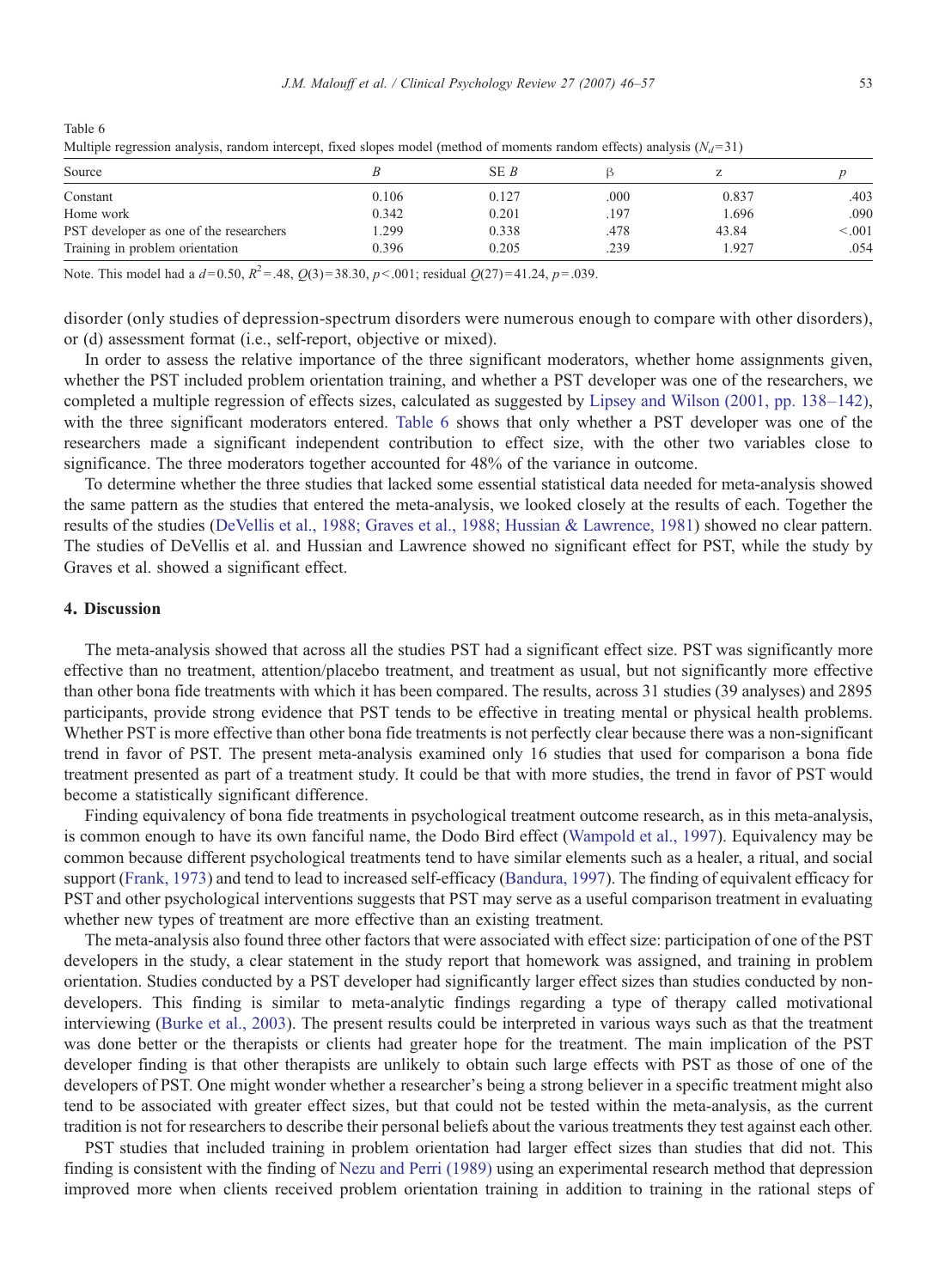problem solving. Although the moderator findings of the present meta-analysis do not show causation, they raise the possibility that the value of problem orientation training as part of PST extends to treatment of problems in general, as suggested by [Nezu \(2004\).](#page-10-0) However, the multiple regression analysis showed that this moderator added no significant explained variance to that of assignment of homework and participation of a PST developer.

The finding that reporting the giving of home assignments was associated with larger effect sizes is consistent with findings in studies of psychotherapy in general [\(Kazantzis et al., 2000\)](#page-10-0). The main implication of this moderator finding is that PST may be more effective if home assignments are given, as suggested by the developers of PST (D'Zurilla  $\&$ [Nezu, 1999\)](#page-9-0). It is possible though that some or all of the studies that did not mention giving home assignments actually gave them. The meaning of the difference in effect sizes would then be murky. Also, the moderator findings do not show causation; some other factors may have led to both home assignments and greater effect sizes. Finally, the homeassignments variable did not add a significant amount of explained variance to that of the PST-developer variable and assignment of homework.

Several other variables were found not to be significantly related to effect size: the number of hours of PST (although there was a trend in favor of a higher number of hours being associated with greater effect size); individual versus group PST; whether the participants had been identified before the study as having a clinical problem; whether the problem involved a depression-spectrum disorder; whether the study used self-report, objective or both self-report and objective outcome measures; and the length of the followup.

The finding that number of hours of therapy was not significantly associated with effect size is similar to findings regarding other types of psychotherapy, which also have found no significant relationship between number of hours of treatment and outcome ([Bennett & Gibbons, 2000; Dobson, 1989; Feske & Chambless, 1995; Koss & Shiang, 1994\)](#page-9-0). The finding that group PST was not significantly less effective than individual PST is consistent with most research findings on individual versus group psychotherapy ([McRoberts, Burlingame, & Hoag, 1998\)](#page-10-0). The finding is important because group therapy can be much more cost effective. The finding that whether the participants were previously identified as having a clinical problem or were recruited for the study was unassociated with effect size suggests that the source of participants does not affect efficacy of PST. The finding that depression-spectrum problems and other problems had similar effect sizes shows that as of yet there is no evidence that PST is more effective with some specific class of problems than with others. Lack of a significant association between effect size and length of followup is consistent with most research on psychotherapy in general ([Lambert & Bergin, 1994](#page-10-0)). The finding is important because it suggests no reason to expect a diminishing in PST effects over time.

Prior meta-analyses using some of the studies included in the present meta-analysis showed that PST had a *non*significantly greater effect than treatment as usual on suicide attempt repetition in self-harm clients [\(Hawton et al.,](#page-10-0) [1998](#page-10-0)) but did have a significantly greater effect than treatment as usual on self-reported depression, hopelessness, and improvement in problems in self-harm clients ([Townsend et al., 2001\)](#page-11-0). These two meta-analyses included some studies that we excluded for various reasons, such as that they examined a "PST" treatment involving both PST and some other treatment method. The findings of the present meta-analysis, which covers many more studies with a much broader range of psychological problems, are consistent with the significant findings of the meta-analysis of [Townsend et al.](#page-11-0) [\(2001\)](#page-11-0) and with the non-significant trend found in the smaller meta-analysis of [Hawton et al. \(1998\)](#page-10-0).

Some cautions apply to interpreting the results. First, the meta-analysis included 31 studies, providing, as in most meta-analyses, limited power to search for moderators. Second, only published studies were included in the metaanalysis. Thus, the analysis may have a "publication bias" in that non-significant findings are less likely to be published than significant findings. However, the fail-safe analysis presented in [Table 2](#page-5-0) indicates that 136 unpublished studies would have to exist to negate the significant effect found in this meta-analysis for PST in general. Third, with many moderator analyses completed, there is the risk of inflated Type I error, leading to spurious findings. However, our use in analyses of the conservative random effects model reduces this risk to some extent. Fourth, evidence supporting the moderators is not experimental. For instance, the different studies were not randomly assigned to have assigned homework or not. Hence, association between whether homework was assigned and effects size may not be causal; some third variable may have led to both the assignment of homework and the effect level. This same sort of limitation applies to all the significant moderator findings. Hence, one would better think of significant moderator findings as suggesting promising avenues for future research with experimental methods than proving some causal link.

The present meta-analysis excluded seven studies of problem solving therapy combined with training in means-end thinking, consequential thinking, and taking the perspective of others as recommended by [Spivack et al. \(1976\)](#page-11-0) in their description of interpersonal cognitive PST. If a few more outcome studies of interpersonal cognitive PST are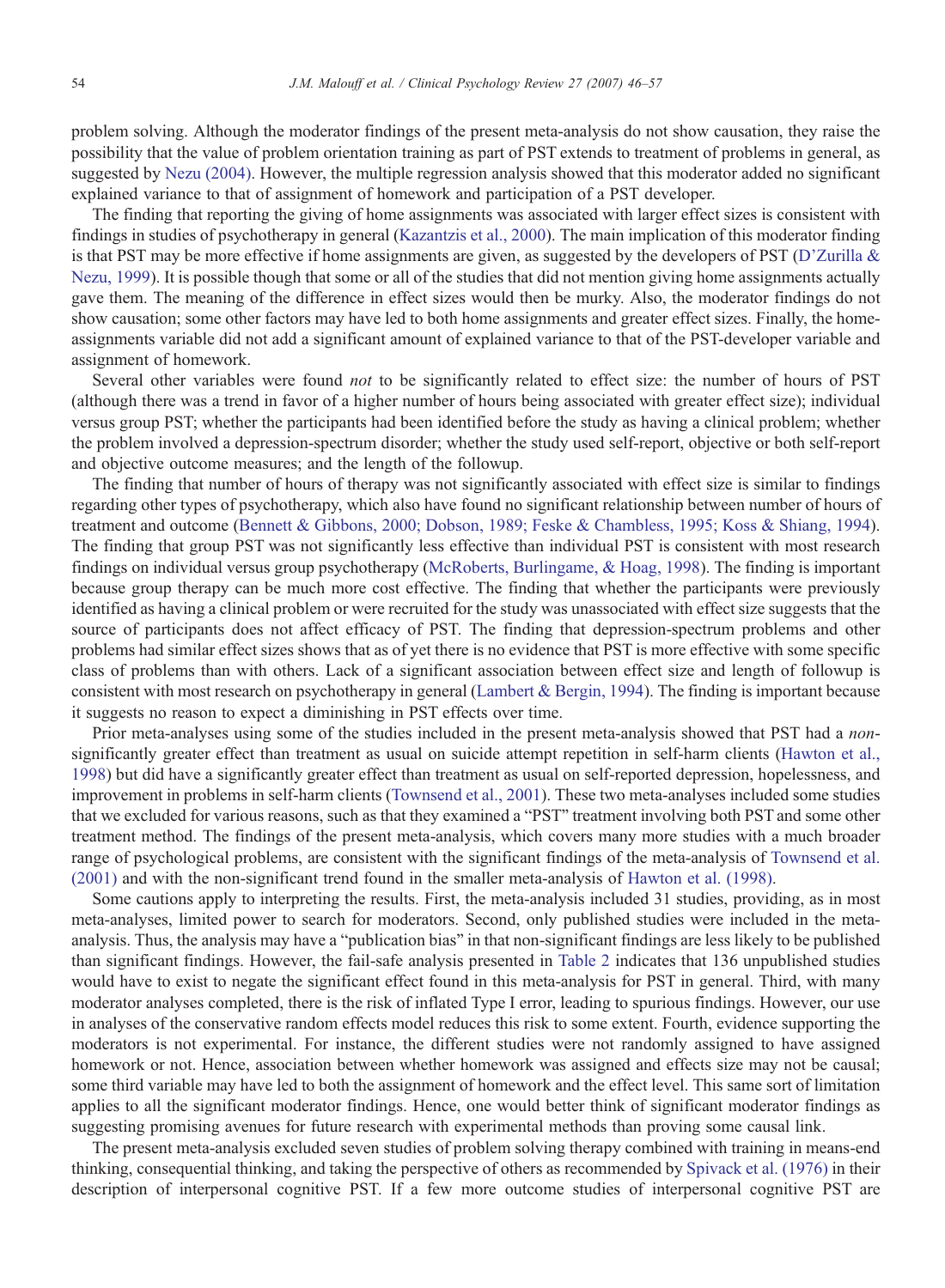<span id="page-9-0"></span>completed, the collection in its entirety might be large enough for a useful meta-analysis, assuming that the reports provide adequate statistical information.

The present meta-analysis excluded findings of changes in problem solving strategies used. Although such manipulation-check findings may not be as important as findings regarding client-sought health outcomes, manipulation-check findings can be important in judging whether PST achieves its intermediate goal of changing problem-solving behavior. A future meta-analysis could examine this issue.

Future research on PST might also profitably explore what efficacious therapeutic elements it shares with other types of psychotherapy and what unique efficacious elements it has. For instance it is not clear that PST leads to solving more real-life problems over time [\(Foxx & Faw, 2000; Mynors-Wallis, 2002; Tisdale & Lawrence, 1986\)](#page-10-0). Do clients benefit merely from solving problems during therapy, from building their problem solving self-efficacy (Bandura, 1997), or from solving problems after therapy ends?

#### **References**

- \*Alexopoulos, G. S., Raue, P., & Arean, P. (2003). Problem-solving therapy versus supportative therapy in geriatric major depression with executive dysfunction. American Journal of Geriatric Psychiatry 11, 46−52.
- Allen, S. M., Shah, A. C., Nezu, A. M., Nezu, C. M., Ciambrone, D., Hogan, J., et al. (2002). A problem-solving approach to stress reduction among younger women with breast carcinoma: A randomized controlled trial. Cancer 94, 3089−3100.
- \*Arean, P. A., Perri, M. G., Nezu, A. M., Schein, R. L., Christopher, F., & Joseph, T. X. (1993). Comparative effectiveness of social problem-solving therapy as treatments for depression in older adults. Journal of Consulting and Clinical Psychology 61, 1003−1010.
- \*Azrin, N. H., Donohue, B., Teichner, G. A., Crum, T., Howell, J., & DeCato, L. A. (2001). A controlled evaluation and description of individualcognitive problem solving and family-behavior therapies in dually-diagnosed conduct-disorder and substance-dependant youth. Journal of Child and Adolescent Substance Abuse 11, 1−46.

Bandura, A. (1997). Self-efficacy. The exercise of control. New York: Freeman.

- \*Barrett, J. E., Williams, J. W., Oxmen, T. E., Frank, E., Katon, W., Sullivan, M., et al. (2001). Treatment of dysthymia and minor depression in primary care. Journal of Family Practice 50, 405−412.
- Bennett, D. S., & Gibbons, T. A. (2000). Efficacy of child cognitive-behavioral interventions for antisocial behavior: A meta-analysis. Child and Family Behavior Therapy 22, 1−15.
- \*Bennun, I. (1986). Evaluating family therapy: A comparison of the Milan and problem solving approaches. Journal of Family Therapy 8, 225−242.
- \*Biggam, F. H., & Power, K. G. (2002). A controlled, problem-solving, group based intervention with vulnerable incarcerated young offenders. International Journal of Offender Therapy and Comparative Criminology 46, 678−698.
- \*Black, D. R., & Scherba, D. S. (1983). Contracting to problem solve versus contracting to practical behavioral weight loss skills. Behavior Therapy 14, 100−109.
- Burke, B. L., Arkowitz, H., & Menchola, M. (2003). The efficacy of motivational interviewing: A meta-analysis of controlled clinical trials. Journal of Consulting and Clinical Psychology 71, 843−861.
- \*Carey, M. P., Carey, K. B., & Meisler, A. W. (1990). Training mentally ill chemical abusers in social problem solving. Behavior Therapy 21, 511−518.
- \*Catalan, J., Gath, D. H., Anastasiades, P., & Bond, S. A. (1991). Evaluation of a brief psychological treatment for emotional disorders in primary care. Psychological Medicine 21, 1013−1018.
- \*Chaney, E. F., O'Leary, M. R., & Marlatt, G. A. (1978). Skill training with alcoholics. Journal of Consulting and Clinical Psychology 46, 1092−1104.
- \*Coche, E., Cooper, J. B., & Petermann, K. J. (1984). Differential outcomes of cognitive and interactional group therapies. Small Group Behavior 15, 497−509.
- \*Coche, E., & Flick, A. (1975). Problem-solving training groups for hospitalized psychiatric patients. The Journal of Psychology 91, 19−29.
- DeVellis, B. M., Blalock, S. J., Hahn, P. M., DeVellis, R. F., & Hochbaum, G. M. (1988). Evaluation of a problem-solving intervention for patients with arthritis. Patient Education Counseling 11, 29−42.
- Dobson, K. S. (1989). A meta-analysis of the efficacy of cognitive therapy for depression. Journal of Consulting and Clinical Psychology 57, 414−419.
- \*Dowrick, C., Dunn, G., Ayuso-Mateos, J. L., Dalgard, O. S., Page, H., Lehtinen, V., et al. (2000). Problem solving treatment and group psychoeducational for depression: Multicentre randomised controlled trial. British Journal of Psychiatry 321, 1450−1454.
- D'Zurilla, T. J., & Goldfried, M. R. (1971). Problem solving and behavior modification. Journal of Abnormal Behavior 78, 107−126.
- D'Zurilla, T. J., & Nezu, A. M. (1982). Social problem solving in adults. In P. C. Kendall (Ed.), Advances in cognitive-behavioral research and therapy (pp. 202−274). New York: Academic.
- D'Zurilla, T. J., & Nezu, A. M. (1999). Problem-solving therapy: A social competence approach to clinical intervention. (2nd ed.). New York.
- \*Epstein, L. H., Paluch, R. P., Gordy, C. C., Saelen, B. E., & Ernst, M. M. (2000). Problem solving in the treatment of child obesity. Journal of Consulting and Clinical Psycology 68, 717−721.
- Feske, U., & Chambless, D. L. (1995). Cognitive behavioral versus exposure only treatment for social phobia: A meta-analysis. Behavior Therapy 26, 695−720.

References marked with an asterisk indicate studies included in the meta-analysis.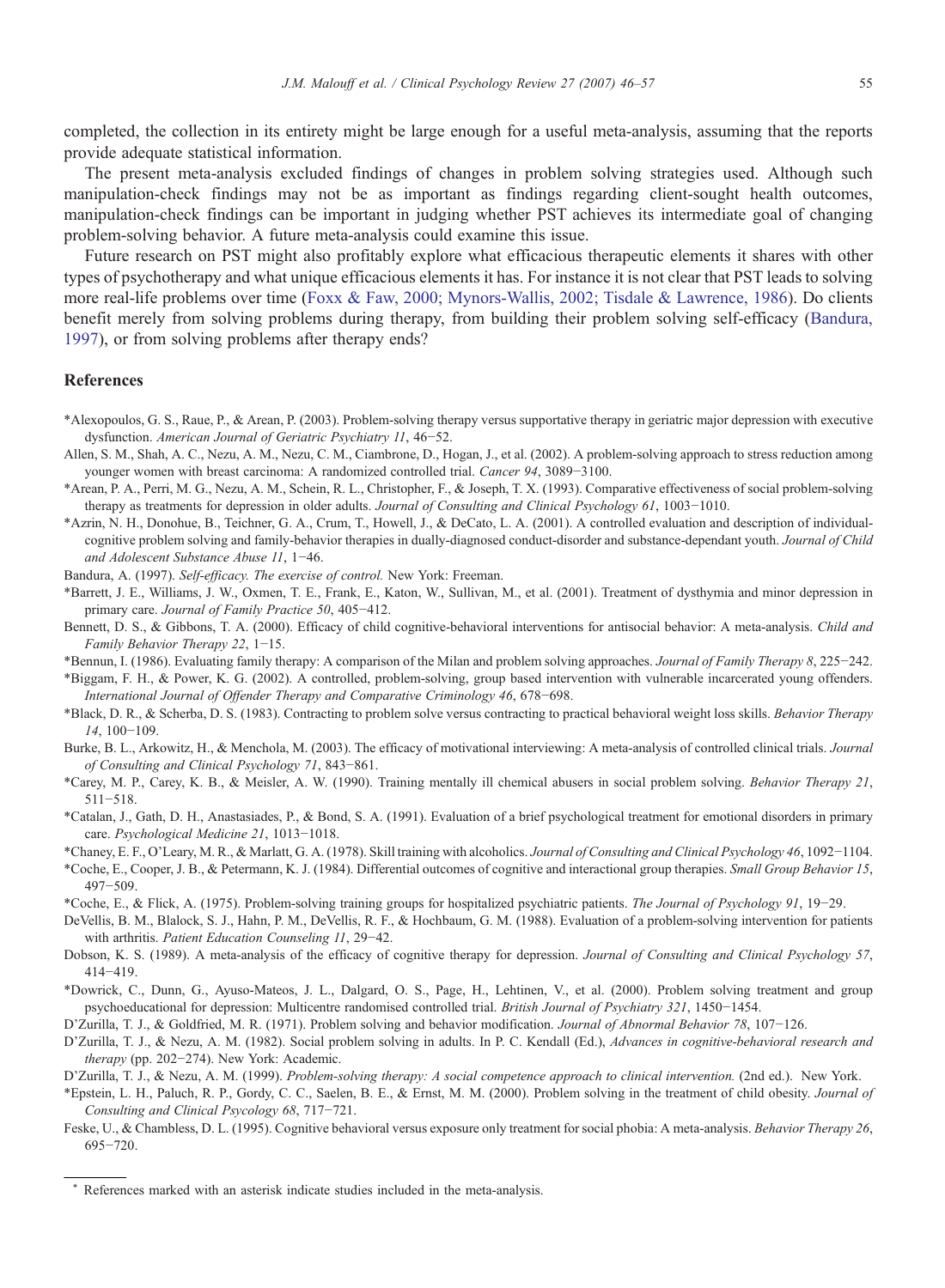<span id="page-10-0"></span>Foxx, R. M., & Faw, G. D. (2000). The pursuit of actual problem-solving behavior: An opportunity for behavior analysis. Behavior and Social Issues 10, 71−81.

Frank, J. (1973). Persuasion and healing: A comparative study of psychotherapy. Baltimore: Johns Hopkins University Press.

Gibbons, J. S., Butler, P., Urwin, P., & Gibbons, J. L. (1978). Evaluation of social work service for self-poisoning patients. British Journal of Psychiatry 133, 111−118.

Graves, T., Meyers, A. W., & Clark, L. (1988). An evaluation of parental problem-solving training behavioral treatment of childhood obesity. Journal of Consulting and Clinical Psycology 56, 246−250.

Hawton, K., Arensman, E., Townsend, E., Bremner, S., Feldman, E., Goldney, R., et al. (1998). Deliberate self harm: Systematic review of efficacy of psychosocial and pharmacological treatments in preventing repetition. British Medical Journal 317, 441−447.

Hedges, L. V. (1981). Distribution theory for glass's estimator of effect size and related estimators. Journal of Educational Statistics 6, 107-128. Hedges, L. V. (1982). Estimation of effect size from a series of independent experiments. Psychological Bulletin 92, 490−499.

Heppner, P. P., & Peterson, C. H. (1982). The development and implications of a personal problem-solving inventory. Journal of Counseling Psychology 30, 537−545.

- Hussian, R. A., & Lawrence, S. L. (1981). Social reinforcement of activity and problem-solving training in the treatment of depressed institutionalized elderly patients. Cognitive Therapy and Research 5, 57−69.
- Intagliata, J. C. (1978). Increasing the interpersonal problem-solving skills of an alcoholic population. Journal of Consulting and Clinical Psychology 46, 489−498.
- Johnson, S. M., & Greenberg, L. S. (1985). Differential effects of experiential and problem-solving interventions in resolving marital conflict. Journal of Consulting and Clinical Psychology 53, 175−184.
- Kazantzis, N., Deane, F. P., & Ronan, K. R. (2000). Homework assignments in cognitive and behavioral therapy: A meta-analysis. Clinical Psychology: Science and Practice 7, 189−202.
- Kazdin, A. E., Esveldt-Dawson, K., French, N. H., & Unis, A. S. (1987). Problem-solving skills training and relationship therapy in the treatment of antisocial child behavior. Journal of Consulting and Clinical Psychology 55, 76−85.
- Koss, M. P., & Shiang, J. (1994). Research on brief psychotherapy. In A. E. Bergin & S. L. Garfield (Eds.), Handbook of psychotherapy and behavior change (pp. 664−700). 4th ed. New York: Wiley.
- Lambert, M. J., & Bergin, A. E. (1994). The effectiveness of psychotherapy. In A. E. Bergin & S. L. Garfield (Eds.), *Handbook of psychotherapy and* behavior change (pp. 143−189). 4th ed. New York: Wiley.

Leichsenring, F., & Leibing, E. (2003). The effectiveness of psychodynamic therapy and cognitive behavior therapy in the treatment of personality disorders: A meta-analysis. American Journal of Psychiatry 160, 1223−1232.

\*Lerner, M. S., & Clum, G. A. (1990). Treatment for suicide ideators: A problem-solving approach. Behavior Therapy 21, 403−411.

Lipsey, M. W., & Wilson, D. B. (2001). *Practical meta-analysis*. Thousand Oaks, USA: Sage Publications.

- \*Malouff, J. M., Lanyon, R. I., & Schutte, N. S. (1988). Effectiveness of a brief group RET treatment for divorce-related dysphoria. Journal of Rational-Emotive and Cognitive-Behavior Therapy 3, 162−171.
- \*McLeavey, B. C., Daly, R. J., Ludgate, J. W., & Murray, C. M. (1994). Interpersonal problem-solving skills training in the treatment of selfpoisoning patients. Suicide and Life-Threatening Behavior 24, 382−394.
- McRoberts, C., Burlingame, G. M., & Hoag, M. J. (1998). Comparative efficacy of group versus individual psychotherapy. Group Dynamics 2, 101−117.

Moyer, C. A., Rounds, J., & Hannum, J. W. (2004). A meta-analysis of massage therapy research. Psychological Bulletin 130, 3−18.

Mynors-Wallis, L. M. (2002). Does problem-solving treatment work through resolving problems? Psychological Medicine 32, 1315−1319.

- \*Mynors-Wallis, L. M., Gath, D., Lloyd-Thomas, A. R., & Tomlinson, D. (1995). Randomised controlled trial comparing problem solving treatment with amitriptyline and placebo for major depression in primary care. General Practice 310, 441–445.
- \*Mynors-Wallis, L. M., Davies, I., Gray, A., Barbour, F., & Gath, D. (1997). A randomised controlled trial and cost analysis of treatment for emotional disorders given by community nurses in primary care. British Journal of Psychiatry 170, 113−119.
- \*Mynors-Wallis, L., Gath, D. H., Day, A., & Baker, F. (2000). Randomised controlled trial of problem solving treatment, antidepressant medication, and combined treatment for major depression in primary care. British Medical Journal 320, 26−30.
- \*Nezu, A. M. (1986). Efficacy of a social problem-solving therapy approach for unipolar depression. Journal of Consulting and Clinical Psycology 54, 196−202.
- Nezu, A. M. (2004). Problem solving and behavior therapy revisited. Behavior Therapy 35, 1–33.
- \*Nezu, A. M., & Perri, M. G. (1989). Social problem-solving therapy for unipolar depression: An initial dismantling investigation. Journal of Consulting and Clinical Psycology 57, 408−413.
- \*Nezu, A. M., Nezu, C. M., McClure, K. S., Felgoise, S. H., & Houts, P. S. (2003). Project genis: Assessing the efficacy of problem-solving therapy for distressed adult cancer patients. Journal of Consulting and Clinical Psycology 71, 1036−1048.
- Norris, S. L., Zhang, X., Avenell, A., Gregg, E., Bowman, B., & Serdula, M. e. a. (2004). Long-term effectiveness of lifestyle and behavioral weight loss intervention in adults with type 2 diabetes: A meta-analysis. American Journal of Medicine 117, 762−774.
- \*Perri, M. G., Nezu, A. M., McKelvey, W. F., Shermer, R. L., Renjilian, D. A., & Viegener, B. J. (2001). Relapse prevention training and problemsolving therapy in long term management of obesity. Journal of Consulting and Clinical Psychology 69, 722−726.
- \*Pfiffner, L. J., Jouriles, E. N., Brown, M. M., Etscheidt, M. A., & Kelly, J. A. (1990). Effects of problem-solving therapy on outcomes of parent training for single-parent families. Child and Family Behavior Therapy 12, 1−11.
- \*Sahler, O. J. Z., Varni, J. W., Fairclough, D. L., Butler, R. W., Noll, R. B., Dolgin, M. J., et al. (2002). Problem-solving skills training for mothers of children with newly diagnosed cancer: A randomized trial. Journal of Developmental and Behavioral Pediatrics 23, 77−86.
- \*Salkovskis, P. M., Atha, C., & Storer, D. (1990). Cognitive-behavioural problem solving in the treatment of patients who repeatedly attempt suicide: A controlled trial. British Journal of Psychiatry 157, 871−876.